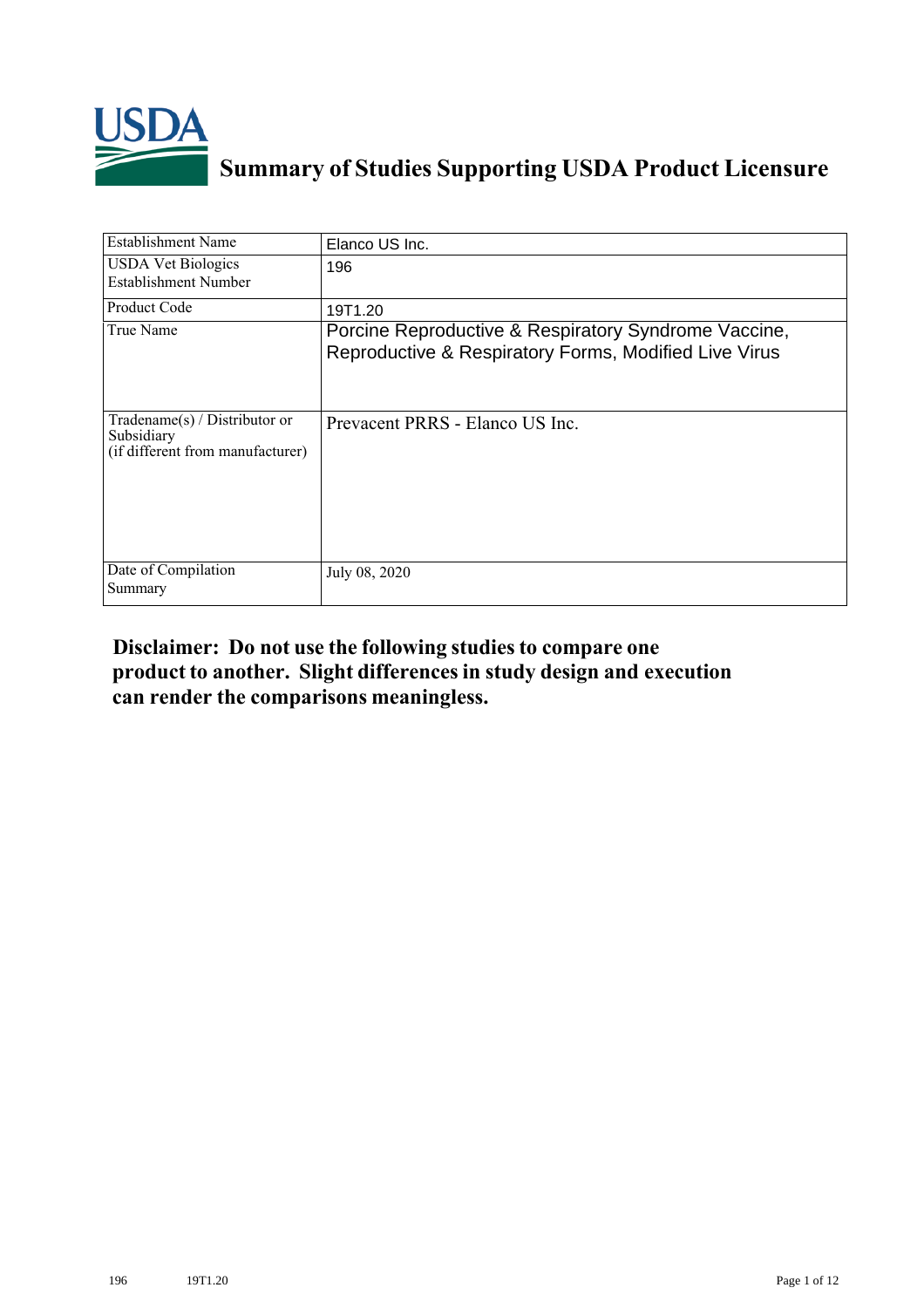| <b>Study Type</b>              | Efficacy                                                                             |      |            |        |                |     |
|--------------------------------|--------------------------------------------------------------------------------------|------|------------|--------|----------------|-----|
| <b>Pertaining to</b>           | Porcine Reproductive and Respiratory Syndrome Virus (PRRSV)                          |      |            |        |                |     |
| <b>Study Purpose</b>           | Efficacy against PRRSV associated reproductive disease                               |      |            |        |                |     |
| <b>Product Administration</b>  | Approximately 6 weeks prior to breeding gilts were administered                      |      |            |        |                |     |
|                                | one dose intramuscularly.                                                            |      |            |        |                |     |
| <b>Study Animals</b>           | 6-8 month old pregnant gilts immunologically naive to PRRS. 14                       |      |            |        |                |     |
|                                | vaccinated gilts and 10 placebo control gilts.                                       |      |            |        |                |     |
| <b>Challenge Description</b>   | At approximately 90 days of gestation, gilts were challenged with<br>virulent PRRSV. |      |            |        |                |     |
| <b>Interval observed after</b> | On the day of farrowing the number of viable piglets per litter                      |      |            |        |                |     |
| challenge                      | were determined.                                                                     |      |            |        |                |     |
|                                | Viremia was evaluated in pregnant gilts at 3, 7, and 14 days post                    |      |            |        |                |     |
|                                | challenge.                                                                           |      |            |        |                |     |
|                                |                                                                                      |      |            |        |                |     |
| <b>Results</b>                 | A piglet was considered affected (non-viable) if born dead or                        |      |            |        |                |     |
|                                | was under 1 kg at birth and/or could not move to eat.                                |      |            |        |                |     |
|                                |                                                                                      |      |            |        |                |     |
|                                | 5 number summary of the percent (%) dead or non-viable piglets                       |      | per litter |        |                |     |
|                                |                                                                                      |      |            |        |                |     |
|                                | Group                                                                                | Min  | Q1         | Median | Q <sub>3</sub> | Max |
|                                | Control                                                                              | 61.1 | 84.7       | 93.3   | 98.7           | 100 |
|                                | Vaccinates                                                                           | 0.0  | 1.7        | 24.1   | 81.8           | 100 |
|                                | Sentinels<br>0.0<br>38.5<br>0.0<br>0.0<br>7.7                                        |      |            |        |                |     |
|                                | Raw data on the next page.                                                           |      |            |        |                |     |
| <b>USDA Approval Date</b>      | August 24, 2018                                                                      |      |            |        |                |     |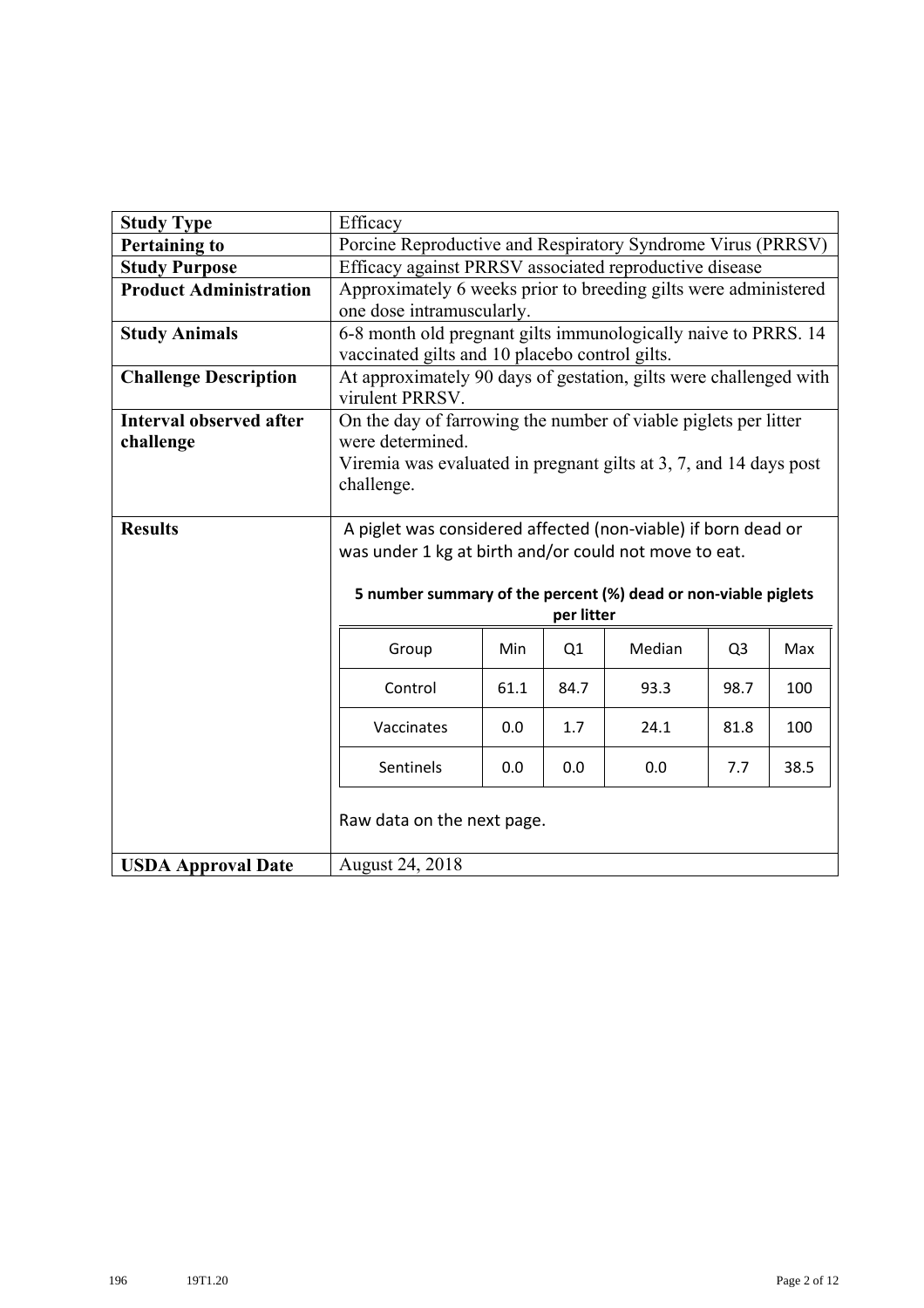| Table 1. Non-viable piglets/total piglets |  |
|-------------------------------------------|--|
| in each litter                            |  |

| <b>Vaccinates</b> | <b>Controls</b> |
|-------------------|-----------------|
| 0/9               | 1/6             |
| 0/18              | 7/10            |
| 0/7               | 11/18           |
| 0/12              | 12/12           |
| 1/15              | 13/14           |
| 2/16              | 14/14           |
| 2/18              | 14/15           |
| 4/11              | 14/14           |
| 5/14              | 16/18           |
| 8/17              | 18/19           |
| 12/12             |                 |
| 14/15             |                 |
| 14/14             |                 |

**Figure 1. Viremia results for each gilt post-challenge study days**

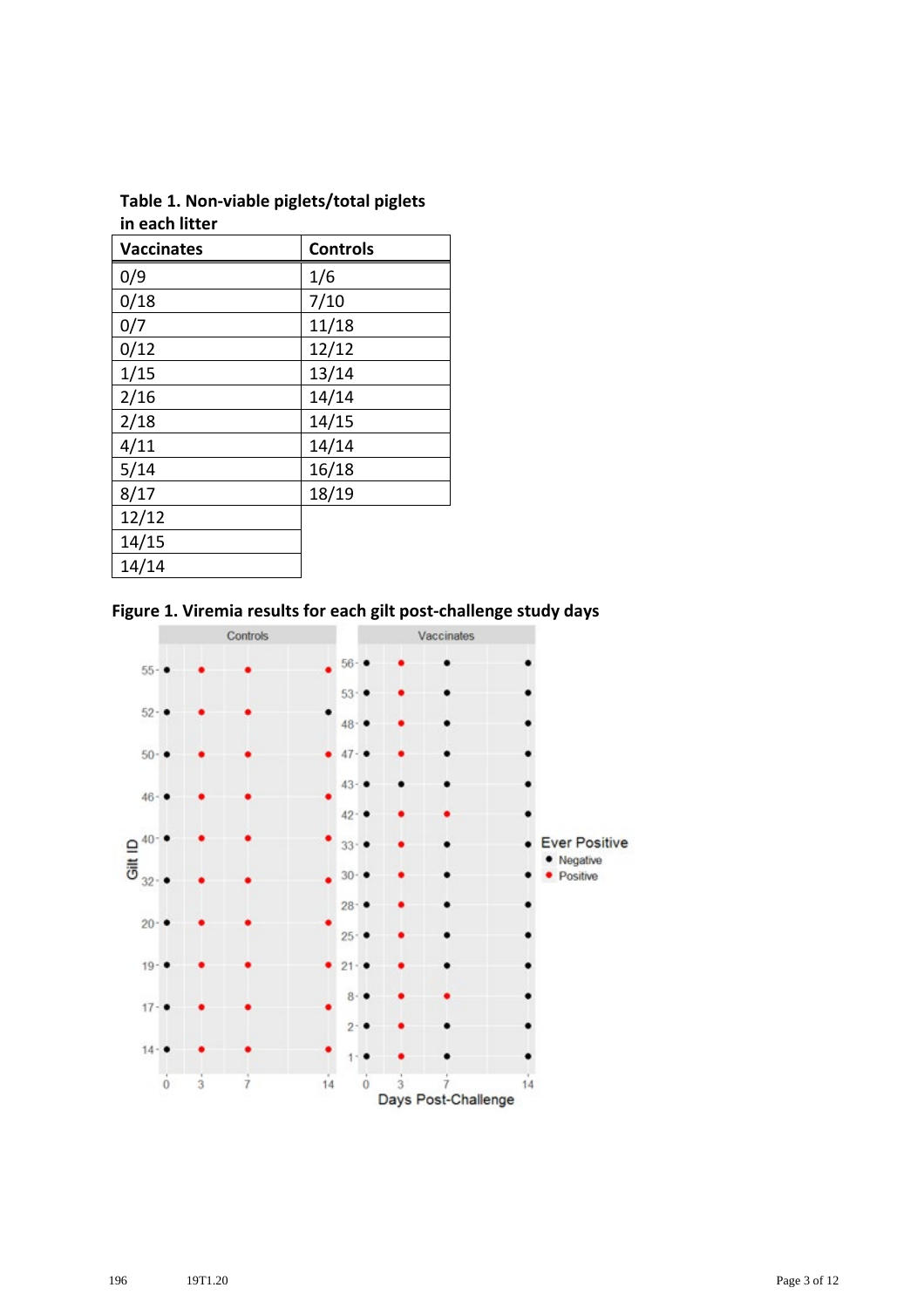| <b>Study Type</b>     | Efficacy                                                                        |                                                    |      |      |                |            |  |  |
|-----------------------|---------------------------------------------------------------------------------|----------------------------------------------------|------|------|----------------|------------|--|--|
| <b>Pertaining to</b>  | Porcine Reproductive and Respiratory Syndrome Virus (PRRSV)                     |                                                    |      |      |                |            |  |  |
| <b>Study Purpose</b>  |                                                                                 | Efficacy against respiratory form of PRRSV disease |      |      |                |            |  |  |
| <b>Product</b>        | One dose administered intramuscularly.                                          |                                                    |      |      |                |            |  |  |
| <b>Administration</b> |                                                                                 |                                                    |      |      |                |            |  |  |
| <b>Study Animals</b>  | Crossbred pigs, 14-15 days old, seronegative to PRRSV. Twenty placebo           |                                                    |      |      |                |            |  |  |
|                       | controls and one group of 20 vaccinates.                                        |                                                    |      |      |                |            |  |  |
| <b>Challenge</b>      | 28 Days after vaccination, pigs were challenged with virulent PRRSV             |                                                    |      |      |                |            |  |  |
| <b>Description</b>    | Type 2.                                                                         |                                                    |      |      |                |            |  |  |
| <b>Interval</b>       | Lungs were evaluated 14 days after challenge.                                   |                                                    |      |      |                |            |  |  |
| observed after        |                                                                                 |                                                    |      |      |                |            |  |  |
| challenge             |                                                                                 |                                                    |      |      |                |            |  |  |
| <b>Results</b>        | The percent of the lung mass that was abnormal was calculated for every         |                                                    |      |      |                |            |  |  |
|                       | animal. A pig was considered affected if the lung lesion score was $\geq 2\%$ . |                                                    |      |      |                |            |  |  |
|                       |                                                                                 |                                                    |      |      |                |            |  |  |
|                       | 5-number summary for lung consolidation $(\%)$                                  |                                                    |      |      |                |            |  |  |
|                       |                                                                                 |                                                    |      |      |                |            |  |  |
|                       | <b>Treatment Group</b>                                                          | Min                                                | Q1   | Med  | Q <sub>3</sub> | <b>Max</b> |  |  |
|                       | Placebo Control                                                                 | 8.2                                                | 47.2 | 56.0 | 68.5           | 76.5       |  |  |
|                       | Vaccinate                                                                       | 0.0                                                | 0.4  | 1.2  | 3.7            | 56.5       |  |  |
|                       |                                                                                 |                                                    |      |      |                |            |  |  |
|                       |                                                                                 |                                                    |      |      |                |            |  |  |
|                       | Raw data shown on attached page.                                                |                                                    |      |      |                |            |  |  |
|                       |                                                                                 |                                                    |      |      |                |            |  |  |
| <b>USDA</b>           | August 16, 2016                                                                 |                                                    |      |      |                |            |  |  |
| <b>Approval Date</b>  |                                                                                 |                                                    |      |      |                |            |  |  |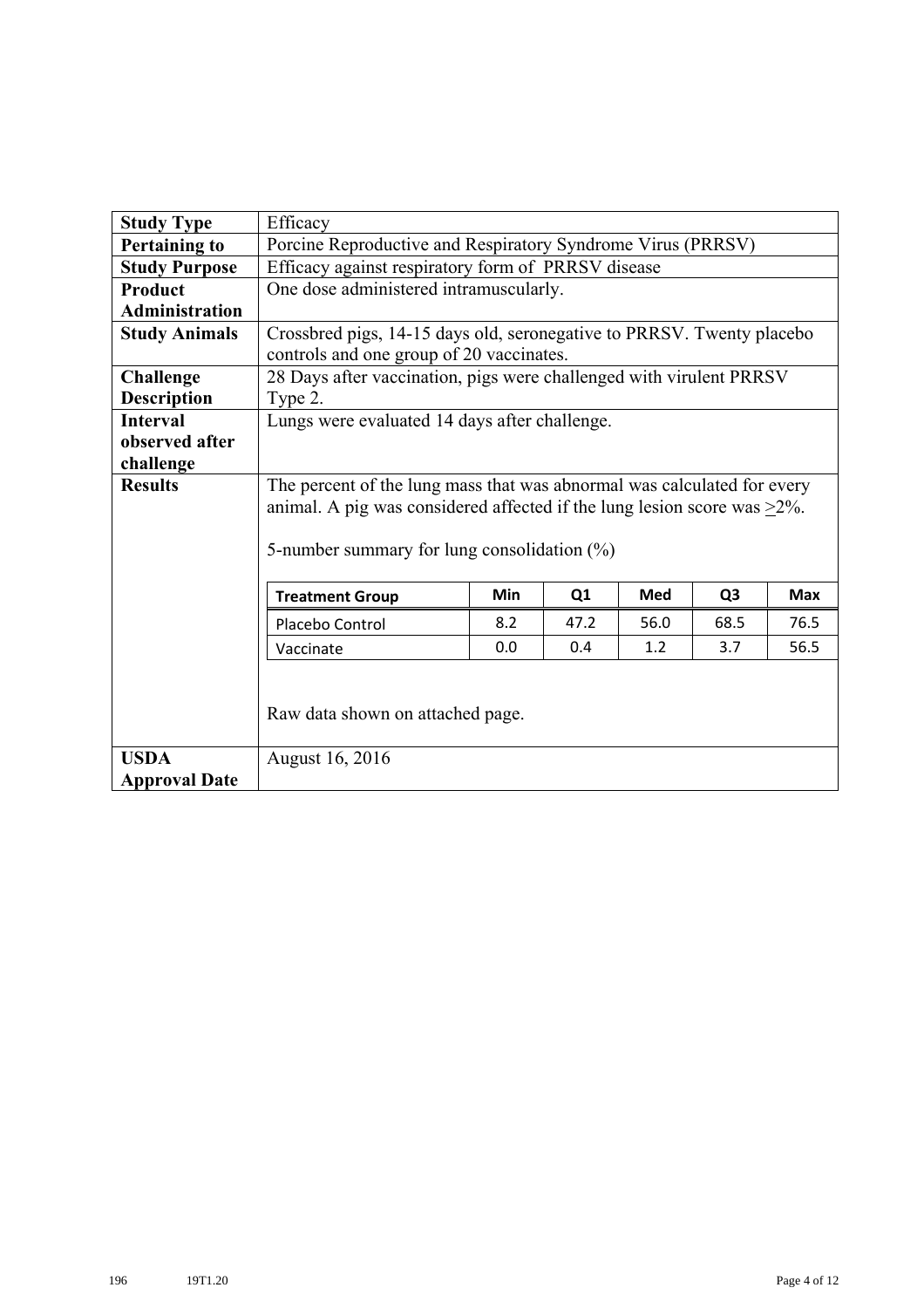| Lung Consolidation scores (%),<br>in order of rank |                    |  |  |  |  |
|----------------------------------------------------|--------------------|--|--|--|--|
| <b>Placebo</b><br>Control<br>Group                 | Vaccinate<br>Group |  |  |  |  |
| 8.2                                                | 0.0                |  |  |  |  |
| 32.5                                               | 0.1                |  |  |  |  |
| 42.5                                               | 0.1                |  |  |  |  |
| 45.0                                               | 0.2                |  |  |  |  |
| 46.0                                               | 0.3                |  |  |  |  |
| 48.5                                               | 0.4                |  |  |  |  |
| 49.5                                               | 0.4                |  |  |  |  |
| 50.5                                               | 0.5                |  |  |  |  |
| 52.5                                               | 0.5                |  |  |  |  |
| 55.0                                               | 1.0                |  |  |  |  |
| 57.0                                               | 1.5                |  |  |  |  |
| 57.5                                               | 1.7                |  |  |  |  |
| 58.5                                               | 2.2                |  |  |  |  |
| 59.5                                               | 2.4                |  |  |  |  |
| 67.0                                               | 3.6                |  |  |  |  |
| 70.0                                               | 3.8                |  |  |  |  |
| 70.0                                               | 4.3                |  |  |  |  |
| 71.5                                               | 4.5                |  |  |  |  |
| 74.5                                               | 21.8               |  |  |  |  |
| 76.5                                               | 56.5               |  |  |  |  |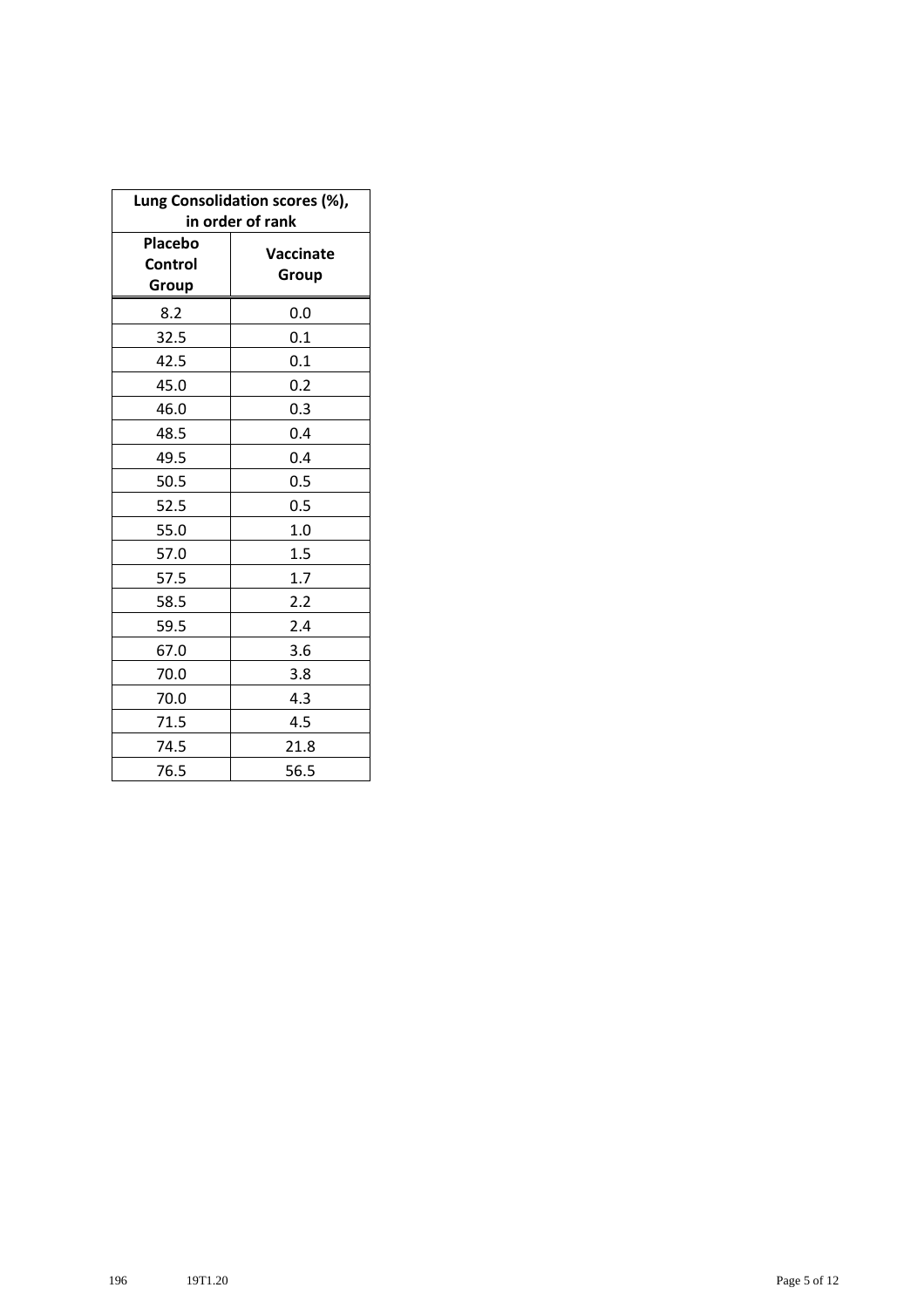| <b>Study Type</b>     | Efficacy                                                                    |                                                             |                |      |                |            |  |  |
|-----------------------|-----------------------------------------------------------------------------|-------------------------------------------------------------|----------------|------|----------------|------------|--|--|
| <b>Pertaining to</b>  |                                                                             | Porcine Reproductive and Respiratory Syndrome Virus (PRRSV) |                |      |                |            |  |  |
| <b>Study Purpose</b>  | Demonstrate 26 week Duration of Immunity against PRRSV-associated           |                                                             |                |      |                |            |  |  |
|                       | respiratory disease.                                                        |                                                             |                |      |                |            |  |  |
| <b>Product</b>        | One dose administered intramuscularly                                       |                                                             |                |      |                |            |  |  |
| <b>Administration</b> |                                                                             |                                                             |                |      |                |            |  |  |
| <b>Study Animals</b>  | Sixty-eight (68) Crossbred pigs, 14 days old, seronegative to PRRSV were    |                                                             |                |      |                |            |  |  |
|                       | randomized into 2 treatment groups. Thirty-two (32) placebo controls and    |                                                             |                |      |                |            |  |  |
|                       | 36 vaccinates were used for the study analysis.                             |                                                             |                |      |                |            |  |  |
| <b>Challenge</b>      | Twenty-six weeks (182 days) after vaccination pigs were challenged with     |                                                             |                |      |                |            |  |  |
| <b>Description</b>    | PRRSV.                                                                      |                                                             |                |      |                |            |  |  |
| <b>Interval</b>       | Lungs were evaluated 14 days after challenge.                               |                                                             |                |      |                |            |  |  |
| observed after        |                                                                             |                                                             |                |      |                |            |  |  |
| challenge             |                                                                             |                                                             |                |      |                |            |  |  |
| <b>Results</b>        | Primary outcome of the study was the reduction in lung lesion score. The    |                                                             |                |      |                |            |  |  |
|                       | percent of the lung mass that was abnormal was calculated for every animal. |                                                             |                |      |                |            |  |  |
|                       |                                                                             |                                                             |                |      |                |            |  |  |
|                       | 5-number summary for lung consolidation $(\%)$                              |                                                             |                |      |                |            |  |  |
|                       | <b>Treatment Group</b>                                                      | Min                                                         | Q <sub>1</sub> | Med  | Q <sub>3</sub> | <b>Max</b> |  |  |
|                       | Placebo                                                                     | $\Omega$                                                    | 2.9            | 18.6 | 35.5           | 66         |  |  |
|                       | Vaccinate - low dose                                                        | 0.2<br>0.4<br>$\Omega$<br>0<br>34                           |                |      |                |            |  |  |
|                       | Raw data shown on attached page.                                            |                                                             |                |      |                |            |  |  |
|                       |                                                                             |                                                             |                |      |                |            |  |  |
| <b>USDA</b>           | April 30, 2018                                                              |                                                             |                |      |                |            |  |  |
| <b>Approval Date</b>  |                                                                             |                                                             |                |      |                |            |  |  |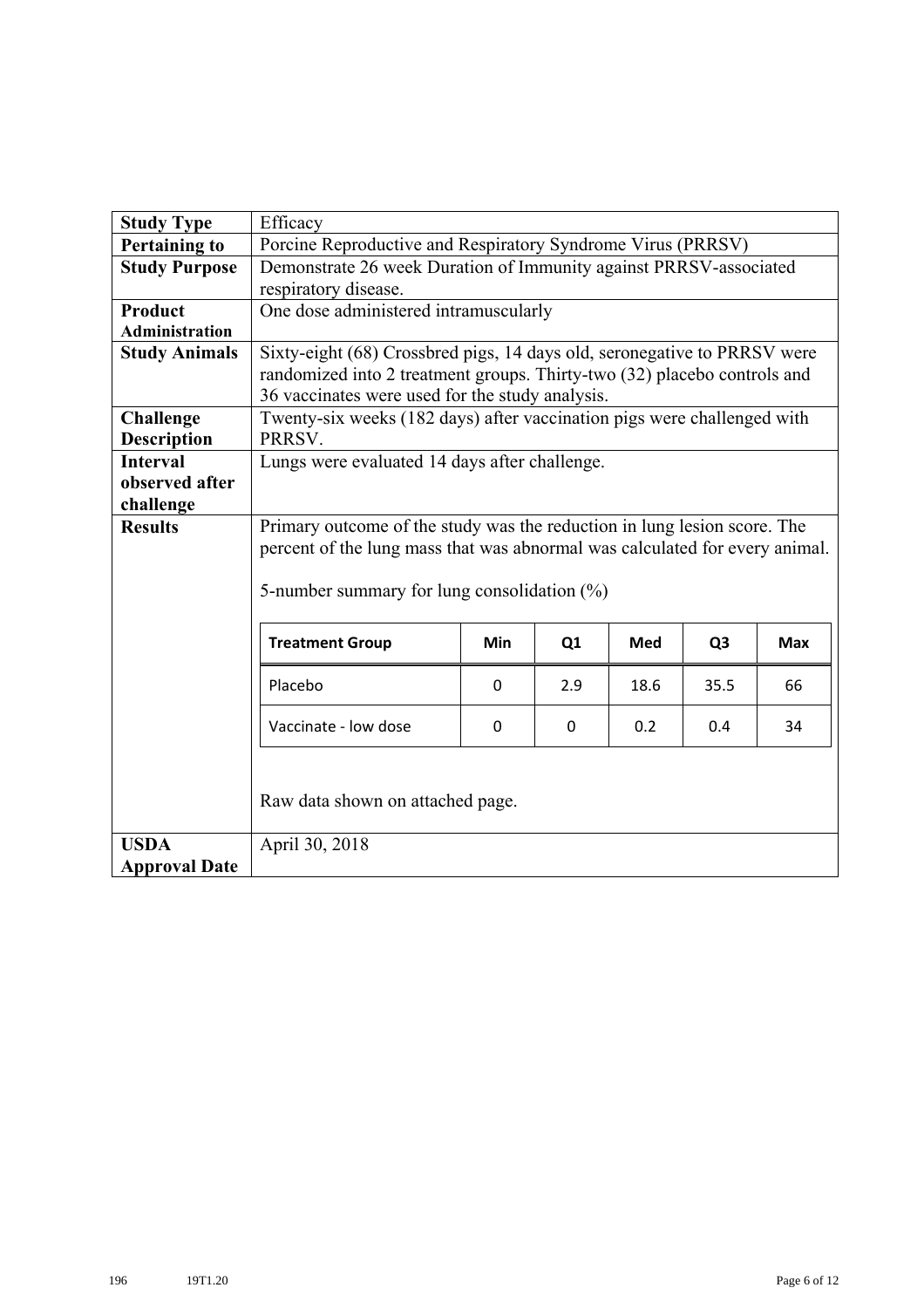| Lung Consolidation Scores (%) in order of rank |                  |  |  |  |
|------------------------------------------------|------------------|--|--|--|
| Vaccinates                                     | Controls         |  |  |  |
| 0                                              | $\boldsymbol{0}$ |  |  |  |
| $\overline{0}$                                 | 0.1              |  |  |  |
| $\boldsymbol{0}$                               | 0.1              |  |  |  |
| $\boldsymbol{0}$                               | 0.1              |  |  |  |
| $\boldsymbol{0}$                               | 0.4              |  |  |  |
| $\boldsymbol{0}$                               | 0.55             |  |  |  |
| $\boldsymbol{0}$                               | 0.8              |  |  |  |
| $\boldsymbol{0}$                               | 1.2              |  |  |  |
| $\boldsymbol{0}$                               | 3.45             |  |  |  |
| $\boldsymbol{0}$                               | 4.15             |  |  |  |
| $\boldsymbol{0}$                               | 4.95             |  |  |  |
| $\boldsymbol{0}$                               | 8.65             |  |  |  |
| 0                                              | 11.45            |  |  |  |
| $\boldsymbol{0}$                               | 11.8             |  |  |  |
| 0.1                                            | 12.9             |  |  |  |
| 0.1                                            | 18               |  |  |  |
| 0.1                                            | 19.35            |  |  |  |
| 0.1                                            | 21.75            |  |  |  |
| 0.2                                            | 26.25            |  |  |  |
| 0.2                                            | 27               |  |  |  |
| 0.2                                            | 28.7             |  |  |  |
| 0.2                                            | 32.5             |  |  |  |
| 0.2                                            | 33.6             |  |  |  |
| 0.2                                            | 35.5             |  |  |  |
| 0.2                                            | 35.5             |  |  |  |
| 0.3                                            | 38.5             |  |  |  |
| 0.35                                           | 46               |  |  |  |
| 0.45                                           | 51.5             |  |  |  |
| $0.5\,$                                        | 52.2             |  |  |  |
| 0.6                                            | 55.5             |  |  |  |
| 1.75                                           | 64               |  |  |  |
| 1.95                                           | 66               |  |  |  |
| 2.5                                            |                  |  |  |  |
| 3.6                                            |                  |  |  |  |
| 7.9                                            |                  |  |  |  |
| 34                                             |                  |  |  |  |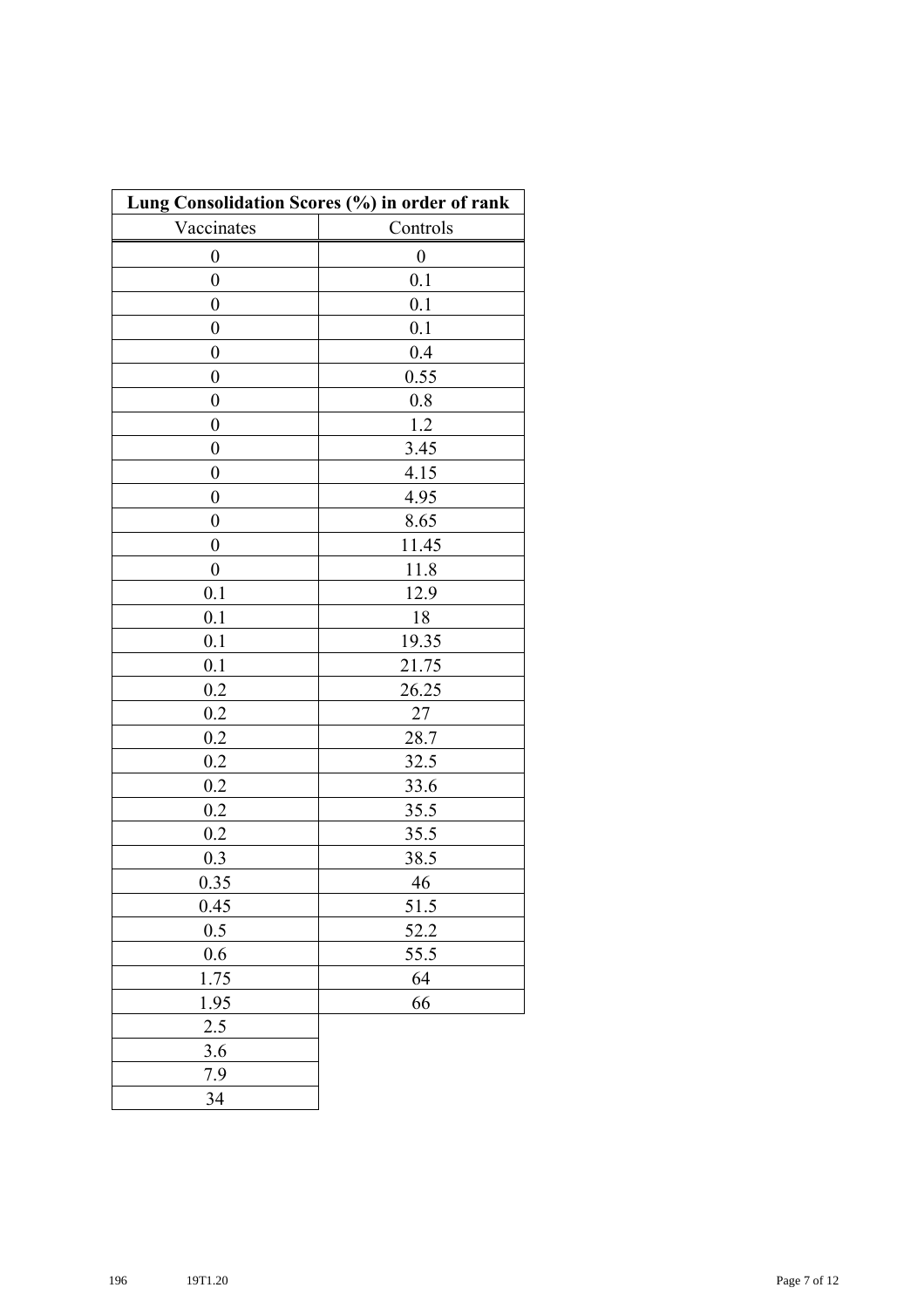| <b>Study Type</b>    | Safety                                                                                                 |                                                             |                                      |                                      |                                      |                                  |                                  |
|----------------------|--------------------------------------------------------------------------------------------------------|-------------------------------------------------------------|--------------------------------------|--------------------------------------|--------------------------------------|----------------------------------|----------------------------------|
| <b>Pertaining to</b> | All                                                                                                    |                                                             |                                      |                                      |                                      |                                  |                                  |
| <b>Study</b>         |                                                                                                        | Demonstrate safety of product under typical use conditions  |                                      |                                      |                                      |                                  |                                  |
| <b>Purpose</b>       |                                                                                                        |                                                             |                                      |                                      |                                      |                                  |                                  |
| <b>Product</b>       | 1 Dose administered by the IM route                                                                    |                                                             |                                      |                                      |                                      |                                  |                                  |
| <b>Administrati</b>  |                                                                                                        |                                                             |                                      |                                      |                                      |                                  |                                  |
|                      |                                                                                                        |                                                             |                                      |                                      |                                      |                                  |                                  |
| 0n                   |                                                                                                        |                                                             |                                      |                                      |                                      |                                  |                                  |
| <b>Study</b>         | 1717 gilts/sows were enrolled in the study and received either one of 2 serials                        |                                                             |                                      |                                      |                                      |                                  |                                  |
| <b>Animals</b>       | or sterile diluent. The animals were separated into groups and were                                    |                                                             |                                      |                                      |                                      |                                  |                                  |
|                      | vaccinated at one of four gestational stages, pre-breeding, 1 <sup>st</sup> trimester, 2 <sup>nd</sup> |                                                             |                                      |                                      |                                      |                                  |                                  |
|                      | trimester, and $3rd$ trimester. Some of the sows from Site 1 and Site 2 were also                      |                                                             |                                      |                                      |                                      |                                  |                                  |
|                      | allowed to have a second litter and for that second litter they were considered                        |                                                             |                                      |                                      |                                      |                                  |                                  |
|                      | as being vaccinated pre-breeding. The study was conducted at three                                     |                                                             |                                      |                                      |                                      |                                  |                                  |
|                      |                                                                                                        |                                                             |                                      |                                      |                                      |                                  |                                  |
|                      | independent study sites.                                                                               |                                                             |                                      |                                      |                                      |                                  |                                  |
|                      |                                                                                                        |                                                             |                                      |                                      |                                      |                                  |                                  |
| <b>Challenge</b>     | <b>NA</b>                                                                                              |                                                             |                                      |                                      |                                      |                                  |                                  |
| <b>Description</b>   |                                                                                                        |                                                             |                                      |                                      |                                      |                                  |                                  |
| <b>Interval</b>      | Gilts/Sows were observed for 21 days post-vaccination. Gilts/Sows were also                            |                                                             |                                      |                                      |                                      |                                  |                                  |
| observed             | observed at the time of farrowing and their piglets were observed for 7 days                           |                                                             |                                      |                                      |                                      |                                  |                                  |
| after                | post farrowing.                                                                                        |                                                             |                                      |                                      |                                      |                                  |                                  |
| challenge            |                                                                                                        |                                                             |                                      |                                      |                                      |                                  |                                  |
| <b>Results</b>       | Sows/Gilts Adverse Events after Vaccination:                                                           |                                                             |                                      |                                      |                                      |                                  |                                  |
|                      |                                                                                                        |                                                             |                                      |                                      |                                      |                                  |                                  |
|                      | <b>Adverse Event</b>                                                                                   | Site1                                                       |                                      | Site 2                               |                                      | Site 3                           |                                  |
|                      |                                                                                                        | Vaccinates                                                  | Controls                             | Vaccinates                           | Controls                             | Vaccinates                       | Controls                         |
|                      |                                                                                                        | $N = 459$                                                   | $N = 230$                            | $N = 400$                            | $N = 200$                            | $N = 288$                        | $N = 140$                        |
|                      | Normal                                                                                                 | 443                                                         | 226                                  | 378                                  | 190                                  | 281                              | 138                              |
|                      | Abnormal<br>Breathing                                                                                  | 1                                                           | $\mathbf{0}$                         | 1                                    | $\theta$                             | $\mathbf{0}$                     | $\theta$                         |
|                      | Abortion                                                                                               | 1                                                           | $\boldsymbol{0}$                     | $\overline{c}$                       | 0                                    | 4                                | $\boldsymbol{0}$                 |
|                      | Anorexia                                                                                               | $\mathbf{0}$                                                | $\overline{2}$                       | $\mathbf{0}$                         | $\mathbf{0}$                         | $\mathbf{0}$                     | $\mathbf{0}$                     |
|                      | Death*                                                                                                 | 3                                                           | $\overline{c}$                       | $\overline{c}$                       | 1                                    | $\overline{c}$                   | 2                                |
|                      | Decreased<br>Appetite                                                                                  | 4                                                           | 2                                    | 5                                    | 3                                    | $\mathbf{0}$                     | $\overline{0}$                   |
|                      | Depression                                                                                             | $\boldsymbol{0}$                                            | $\boldsymbol{0}$                     | 2                                    | $\boldsymbol{0}$                     | $\boldsymbol{0}$                 | $\boldsymbol{0}$                 |
|                      | Hypersalivation                                                                                        | $\boldsymbol{0}$                                            | $\overline{0}$                       | 5                                    | $\overline{\mathcal{L}}$             | $\boldsymbol{0}$                 | $\boldsymbol{0}$                 |
|                      | <b>Injection Site</b><br>Swelling**                                                                    | 1                                                           | $\boldsymbol{0}$                     | $\overline{4}$                       | $\boldsymbol{0}$                     | $\boldsymbol{0}$                 | $\boldsymbol{0}$                 |
|                      | Intrauterine Death                                                                                     | 1                                                           | $\mathbf{0}$                         | $\mathbf{0}$                         | $\mathbf{0}$                         | $\mathbf{0}$                     | $\overline{0}$                   |
|                      | Lameness                                                                                               | 5                                                           | $\boldsymbol{0}$                     | 1                                    | $\boldsymbol{0}$                     | $\boldsymbol{0}$                 | 0                                |
|                      | Loss of Appetite                                                                                       | $\overline{0}$                                              | $\mathbf{0}$                         | $\mathbf{1}$                         | $\overline{0}$                       | $\overline{0}$                   | $\overline{0}$                   |
|                      | Vaginal Prolapse<br>Agalactia                                                                          | $\boldsymbol{0}$<br>$\boldsymbol{0}$                        | $\boldsymbol{0}$<br>$\boldsymbol{0}$ | $\boldsymbol{0}$<br>$\boldsymbol{0}$ | $\boldsymbol{0}$<br>$\boldsymbol{0}$ | $\boldsymbol{0}$<br>1            | $\mathbf{1}$<br>$\boldsymbol{0}$ |
|                      | <b>Uterine Prolapse</b>                                                                                | 1                                                           | 1                                    | $\boldsymbol{0}$                     | $\boldsymbol{0}$                     | 1                                | $\boldsymbol{0}$                 |
|                      | Rectal Prolapse                                                                                        | 0                                                           | 0                                    | $\boldsymbol{0}$                     | $\boldsymbol{0}$                     | 1                                | $\boldsymbol{0}$                 |
|                      | Pale<br>Ulcer                                                                                          | 1<br>$\mathbf{1}$                                           | $\mathbf{0}$<br>$\boldsymbol{0}$     | $\boldsymbol{0}$<br>$\boldsymbol{0}$ | $\overline{0}$<br>$\boldsymbol{0}$   | $\mathbf{0}$<br>$\overline{0}$   | $\overline{0}$<br>$\overline{0}$ |
|                      | <b>Bleeding Injection</b>                                                                              |                                                             |                                      |                                      |                                      |                                  |                                  |
|                      | Site                                                                                                   | $\boldsymbol{0}$                                            | $\boldsymbol{0}$                     | 5                                    | 2                                    | $\boldsymbol{0}$                 | $\mathbf{0}$                     |
|                      | Vaginal Discharge                                                                                      | $\boldsymbol{0}$                                            | $\boldsymbol{0}$                     | 2                                    | $\boldsymbol{0}$                     | $\overline{0}$                   | $\boldsymbol{0}$                 |
|                      | Stillbirth<br>Weakness                                                                                 | $\overline{0}$<br>$\overline{0}$                            | $\overline{0}$<br>$\overline{0}$     | 1<br>$\mathbf{1}$                    | $\overline{0}$<br>$\overline{0}$     | $\overline{0}$<br>$\overline{0}$ | $\overline{0}$<br>$\overline{0}$ |
|                      |                                                                                                        |                                                             |                                      |                                      |                                      |                                  |                                  |
|                      |                                                                                                        | *Deaths not attributable to vaccine as affirmed by licensee |                                      |                                      |                                      |                                  |                                  |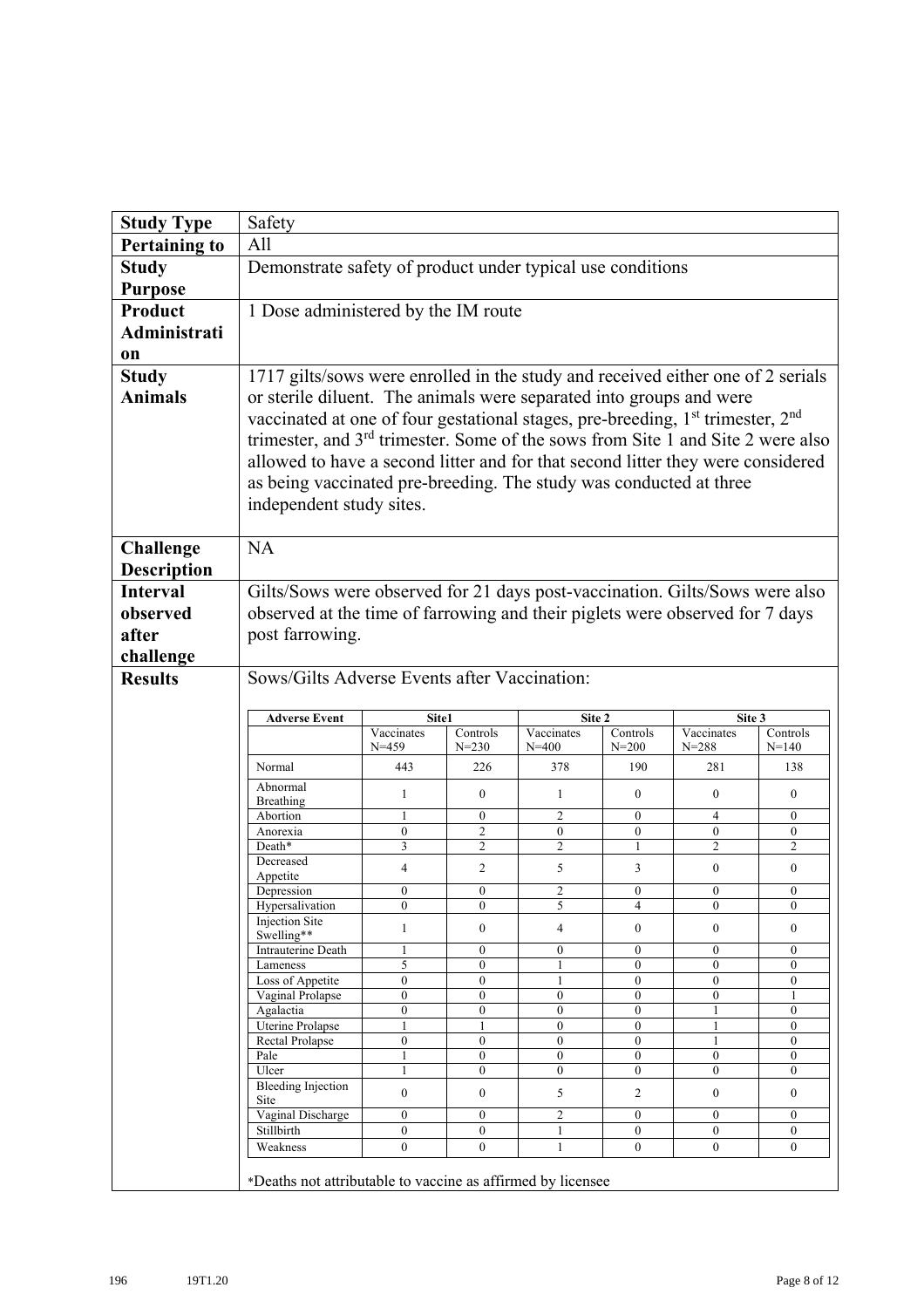\*\*Injection site reaction included swellings or hemorrhage which resolved within 21 days following vaccination.

| <b>Summary of Litter Size by Serial</b>                  |   |    |    |    |    |  |  |
|----------------------------------------------------------|---|----|----|----|----|--|--|
| <b>Median</b><br>Min<br>Max<br>Ο1<br>Q4<br><b>Serial</b> |   |    |    |    |    |  |  |
| Serial 1                                                 | 3 | 12 | 15 | 17 | 26 |  |  |
| Serial 2                                                 |   | 12 | 15 | 17 | 27 |  |  |
| Placebo                                                  |   | 12 | 15 | 17 | 26 |  |  |

| <b>Summary of Litter Size by Pregnancy Status at Vaccination</b> |           |              |    |        |                |     |  |  |
|------------------------------------------------------------------|-----------|--------------|----|--------|----------------|-----|--|--|
| <b>Status</b>                                                    | Group     | Min          | Q1 | Median | Q <sub>3</sub> | Max |  |  |
| Pre-breeding                                                     | Control   | 0            | 13 | 16     | 18             | 26  |  |  |
| Pre-breeding                                                     | Vaccinate | 4            | 13 | 15     | 18             | 24  |  |  |
| 1st Trimester                                                    | Control   | 3            | 12 | 15     | 17             | 23  |  |  |
| 1st Trimester                                                    | Vaccinate | $\mathbf{1}$ | 12 | 15     | 17             | 24  |  |  |
| 2nd Trimester                                                    | Control   | 2            | 12 | 14.5   | 17             | 24  |  |  |
| 2nd Trimester                                                    | Vaccinate | 3            | 12 | 15     | 17             | 23  |  |  |
| 3rd Trimester                                                    | Control   | 2            | 12 | 15     | 16             | 23  |  |  |
| 3rd Trimester                                                    | Vaccinate | 3            | 12 | 15     | 17             | 27  |  |  |
| 3rd trimester/Pre-breeding<br>Control                            |           | 4            | 12 | 14     | 16             | 21  |  |  |
| 3rd trimester/Pre-breeding                                       | Vaccinate | 2            | 12 | 13.5   | 15             | 26  |  |  |

| <b>Birth Events by Serial</b> |                                         |                   |                |                  |                                              |      |  |  |  |
|-------------------------------|-----------------------------------------|-------------------|----------------|------------------|----------------------------------------------|------|--|--|--|
| <b>Serial</b>                 | <b>Total</b><br>number<br>οf<br>piglets | <b>Stillborns</b> | <b>Aborted</b> | <b>Mummified</b> | Post<br><b>Farrowing</b><br><b>Mortality</b> | Weak |  |  |  |
| Serial 1                      | 8406                                    | 732               | 0              | 222              | 76                                           | 103  |  |  |  |
| Serial 2                      | 8667                                    | 782               | 0              | 195              | 92                                           | 110  |  |  |  |
| Placebo                       | 8640                                    | 778               | 0              | 240              | 92                                           | 100  |  |  |  |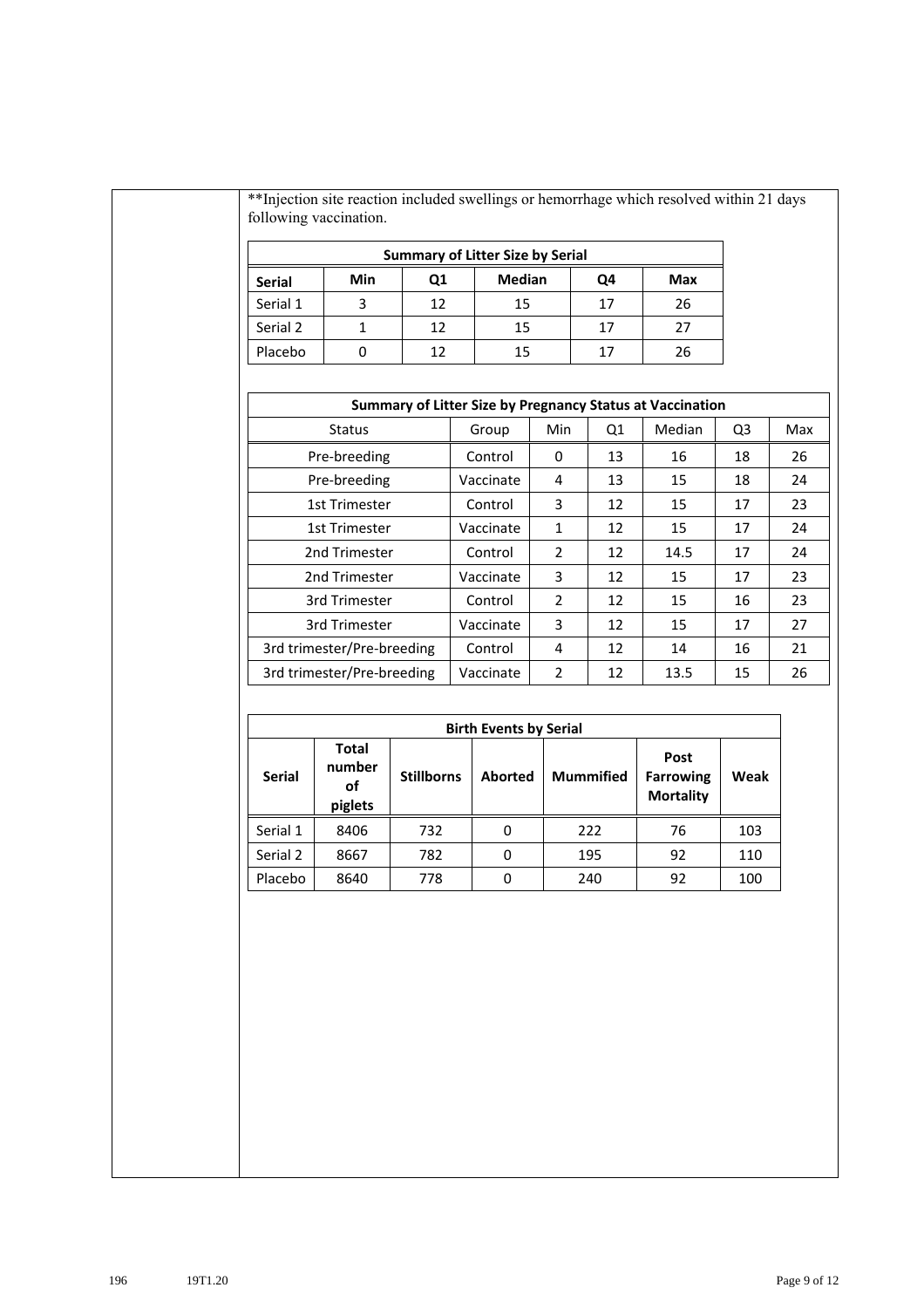|                         | Summary of Birth Events by Pregnancy Status at Vaccination   |           |           |                    |               |  |                                  |     |                                      |  |       |
|-------------------------|--------------------------------------------------------------|-----------|-----------|--------------------|---------------|--|----------------------------------|-----|--------------------------------------|--|-------|
|                         | <b>Status</b>                                                | Group     |           | %<br>Stillbor<br>n | %Aborte<br>d  |  | %Mummifie<br>d                   |     | % Post<br>Farrowin<br>g<br>Mortality |  | %Weak |
|                         | Pre-breeding                                                 | Control   |           | 8.4                | 0             |  |                                  | 3.4 |                                      |  | 1.6   |
|                         | Pre-breeding                                                 | Vaccinate |           | 10.6               | $\Omega$      |  | 2.8                              |     | 1.1                                  |  | 1.4   |
|                         | 1st Trimester                                                | Control   | 8.0       |                    | 0             |  | 2.4                              |     | 1.5                                  |  | 1.0   |
|                         | 1st Trimester                                                | Vaccinate | 7.7       |                    | 0             |  | 2.8                              |     | 1.3                                  |  | 1.4   |
|                         | 2nd Trimester                                                | Control   | 9.9       |                    | 0             |  | 2.9                              |     | 1.3                                  |  | 1.1   |
|                         | 2nd Trimester                                                | Vaccinate |           | 8.6                | $\Omega$      |  | $2.5\,$                          |     | 0.6                                  |  | 1.5   |
|                         | 3rd Trimester                                                | Control   |           | 9.0                | 0             |  | 3.0                              |     | 1.7                                  |  | 1.7   |
|                         | 3rd Trimester                                                | Vaccinate |           | 8.1                | 0             |  | 2.6                              |     | 1.7                                  |  | 1.4   |
|                         | 3rd trimester/Pre-<br>breeding                               | Control   |           | 10.4               | 0             |  | 1.4                              |     | 0                                    |  | 0     |
|                         | 3rd trimester/Pre-<br>breeding                               | Vaccinate |           | 9.0                | 0             |  | 1.0                              |     | 0                                    |  | 0     |
|                         | Summary of Adverse Events by Pregnancy Status at Vaccination |           |           |                    |               |  |                                  |     |                                      |  |       |
|                         | <b>Status</b>                                                |           |           | Group              | <b>Number</b> |  | <b>Number</b><br><b>Affected</b> |     | Percent<br><b>Affected</b>           |  |       |
|                         | Pre-breeding                                                 |           | Control   |                    | 130.0         |  | $\overline{7}$                   |     | 5                                    |  |       |
|                         | Pre-breeding                                                 |           |           | Vaccinate          | 260.0         |  | 17                               |     | $\overline{7}$                       |  |       |
|                         | 1st Trimester                                                |           |           | Control            | 136.0         |  | 3                                |     | $\overline{2}$                       |  |       |
|                         | 1st Trimester                                                |           | Vaccinate |                    | 280.0         |  | 5                                |     | $\overline{2}$                       |  |       |
|                         | 2nd Trimester                                                |           | Control   |                    | 149.0         |  | $\mathbf{1}$                     |     | $\mathbf{1}$                         |  |       |
|                         | 2nd Trimester                                                |           |           | Vaccinate          | 295.0         |  | 9                                |     | 3                                    |  |       |
|                         | 3rd Trimester                                                |           | Control   |                    | 110.0         |  | 4                                |     | 4                                    |  |       |
|                         | 3rd Trimester                                                |           | Vaccinate |                    | 217.0         |  | 11                               |     | 5                                    |  |       |
|                         | 3rd trimester/Pre-breeding                                   |           |           | Control            | 46.0          |  | $\mathbf{1}$                     |     | $\overline{2}$                       |  |       |
|                         | 3rd trimester/Pre-breeding                                   |           |           | Vaccinate          | 95.0          |  | 3                                |     | 3                                    |  |       |
| <b>USDA</b>             | June 11, 2020                                                |           |           |                    |               |  |                                  |     |                                      |  |       |
| <b>Approval</b><br>Date |                                                              |           |           |                    |               |  |                                  |     |                                      |  |       |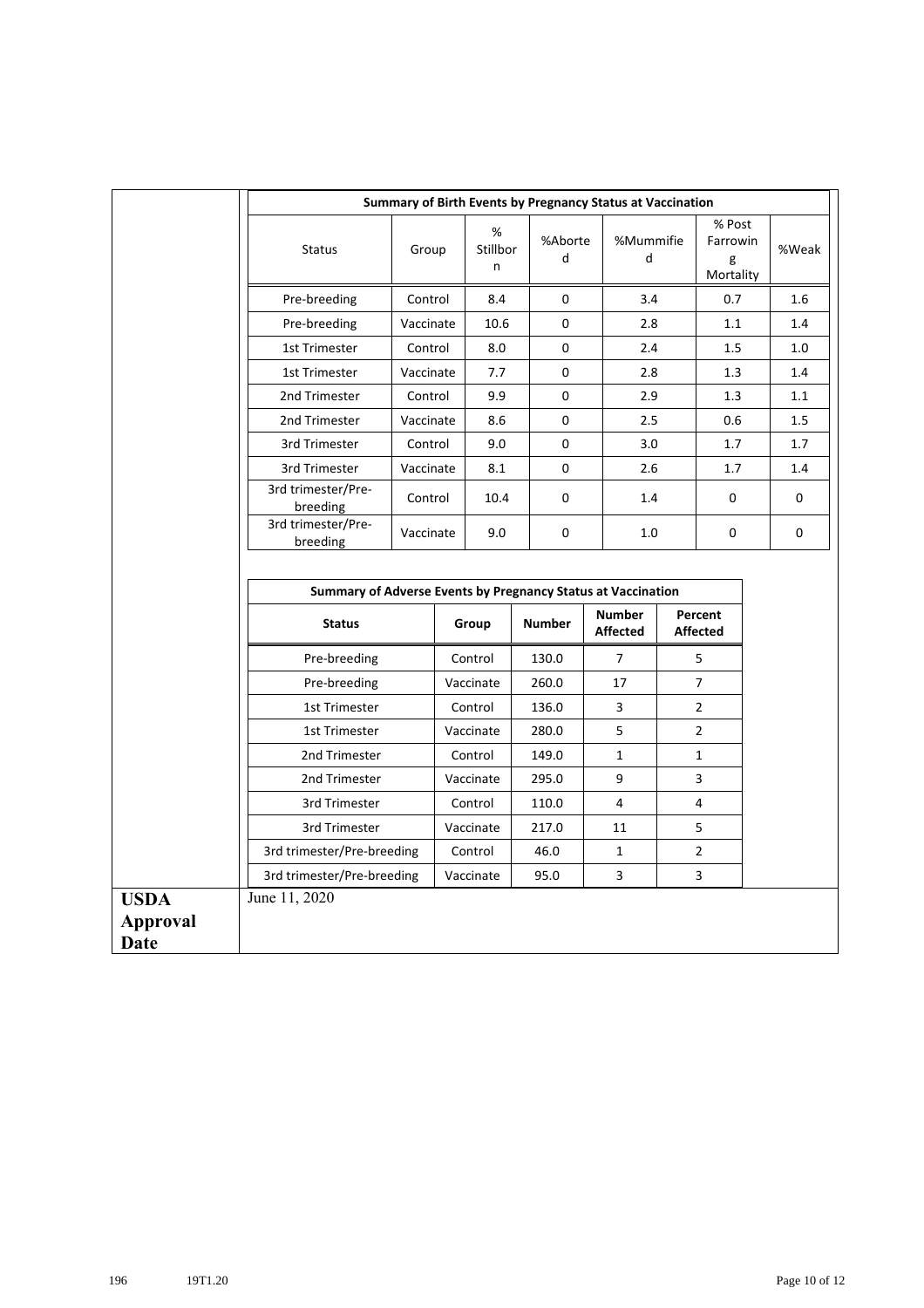| <b>Study Type</b>                           | Safety                                                                                                                                                                                                                                                                                                                                                                                                                                                                                                                                                                                                                                               |                                                            |                                |                                |  |  |  |
|---------------------------------------------|------------------------------------------------------------------------------------------------------------------------------------------------------------------------------------------------------------------------------------------------------------------------------------------------------------------------------------------------------------------------------------------------------------------------------------------------------------------------------------------------------------------------------------------------------------------------------------------------------------------------------------------------------|------------------------------------------------------------|--------------------------------|--------------------------------|--|--|--|
| <b>Pertaining to</b>                        | All                                                                                                                                                                                                                                                                                                                                                                                                                                                                                                                                                                                                                                                  |                                                            |                                |                                |  |  |  |
| <b>Study Purpose</b>                        | Demonstrate safety of product under typical use conditions                                                                                                                                                                                                                                                                                                                                                                                                                                                                                                                                                                                           |                                                            |                                |                                |  |  |  |
| Product                                     | 1 Dose administered by the IM route                                                                                                                                                                                                                                                                                                                                                                                                                                                                                                                                                                                                                  |                                                            |                                |                                |  |  |  |
| <b>Administration</b>                       |                                                                                                                                                                                                                                                                                                                                                                                                                                                                                                                                                                                                                                                      |                                                            |                                |                                |  |  |  |
| <b>Study Animals</b>                        | 920 crossbred/ mixed pigs 14-24 days of age were enrolled in the study<br>into 3 groups: one group was administered Serial 1 of the vaccine;<br>another group was administered Serial 2 of the vaccine; and the Control<br>Product group was administered sterile diluent. The Serial 1 group and<br>the Control Product group each consisted of 132 pigs receiving a dose<br>at 14 days of age and 175 pigs receiving a dose at 15-24 days of age.<br>The Serial 2 group consisted of 131 pigs receiving a dose at 14 days of<br>age and 175 pigs receiving a dose at 15-24 days of age. Pigs were<br>located in three distinct geographical areas. |                                                            |                                |                                |  |  |  |
| <b>Challenge</b><br><b>Description</b>      | <b>NA</b>                                                                                                                                                                                                                                                                                                                                                                                                                                                                                                                                                                                                                                            |                                                            |                                |                                |  |  |  |
| <b>Interval observed</b><br>after challenge | Pigs were observed 1-2 hours post vaccination. Daily pen-side<br>observations were conducted from day 1 through 21 days post<br>vaccination. Palpation of injection site was performed on day 7 post<br>vaccination.                                                                                                                                                                                                                                                                                                                                                                                                                                 |                                                            |                                |                                |  |  |  |
| <b>Results</b>                              | Palpable injection site reactions were not observed.<br>Frequency of Events:                                                                                                                                                                                                                                                                                                                                                                                                                                                                                                                                                                         |                                                            |                                |                                |  |  |  |
|                                             | <b>Reaction Type</b>                                                                                                                                                                                                                                                                                                                                                                                                                                                                                                                                                                                                                                 | <b>Control Product</b><br>(Sterile Diluent)<br>No. of Pigs | <b>Serial 1</b><br>No. of Pigs | <b>Serial 2</b><br>No. of Pigs |  |  |  |
|                                             | Injection Site Scab<br>post-vaccination                                                                                                                                                                                                                                                                                                                                                                                                                                                                                                                                                                                                              | $\mathbf{0}$                                               | 1                              | 1                              |  |  |  |
|                                             | Loss of Condition                                                                                                                                                                                                                                                                                                                                                                                                                                                                                                                                                                                                                                    | 10                                                         | 17                             | 9                              |  |  |  |
|                                             | Decreased Appetite                                                                                                                                                                                                                                                                                                                                                                                                                                                                                                                                                                                                                                   | 1                                                          | $\overline{2}$                 | 1                              |  |  |  |
|                                             | Anorexia                                                                                                                                                                                                                                                                                                                                                                                                                                                                                                                                                                                                                                             | $\boldsymbol{0}$                                           | $\overline{2}$                 | $\overline{c}$                 |  |  |  |
|                                             | Diarrhea                                                                                                                                                                                                                                                                                                                                                                                                                                                                                                                                                                                                                                             | $\overline{2}$                                             | 1                              | 1                              |  |  |  |
|                                             | Ataxia                                                                                                                                                                                                                                                                                                                                                                                                                                                                                                                                                                                                                                               | $\boldsymbol{0}$                                           | $\mathbf{1}$                   | $\mathbf{1}$                   |  |  |  |
|                                             | Tremor                                                                                                                                                                                                                                                                                                                                                                                                                                                                                                                                                                                                                                               | $\boldsymbol{0}$                                           | $\mathbf{1}$                   | $\boldsymbol{0}$               |  |  |  |
|                                             | Lameness                                                                                                                                                                                                                                                                                                                                                                                                                                                                                                                                                                                                                                             | $\overline{4}$                                             | $\overline{2}$                 | $\mathbf{1}$                   |  |  |  |
|                                             | Depression                                                                                                                                                                                                                                                                                                                                                                                                                                                                                                                                                                                                                                           | $\overline{2}$                                             | $\overline{2}$                 | $\overline{3}$                 |  |  |  |
|                                             | Dyspnea                                                                                                                                                                                                                                                                                                                                                                                                                                                                                                                                                                                                                                              | $\mathbf{0}$                                               | $\overline{2}$                 | $\mathbf{1}$                   |  |  |  |
|                                             | Inguinal hernia                                                                                                                                                                                                                                                                                                                                                                                                                                                                                                                                                                                                                                      | $\mathbf{0}$                                               | $\mathbf{1}$                   | $\overline{0}$                 |  |  |  |
|                                             | Death*                                                                                                                                                                                                                                                                                                                                                                                                                                                                                                                                                                                                                                               | $\overline{3}$                                             | 5                              | 3                              |  |  |  |
|                                             | No Reaction                                                                                                                                                                                                                                                                                                                                                                                                                                                                                                                                                                                                                                          | 285                                                        | 270                            | 283                            |  |  |  |
|                                             |                                                                                                                                                                                                                                                                                                                                                                                                                                                                                                                                                                                                                                                      |                                                            |                                |                                |  |  |  |